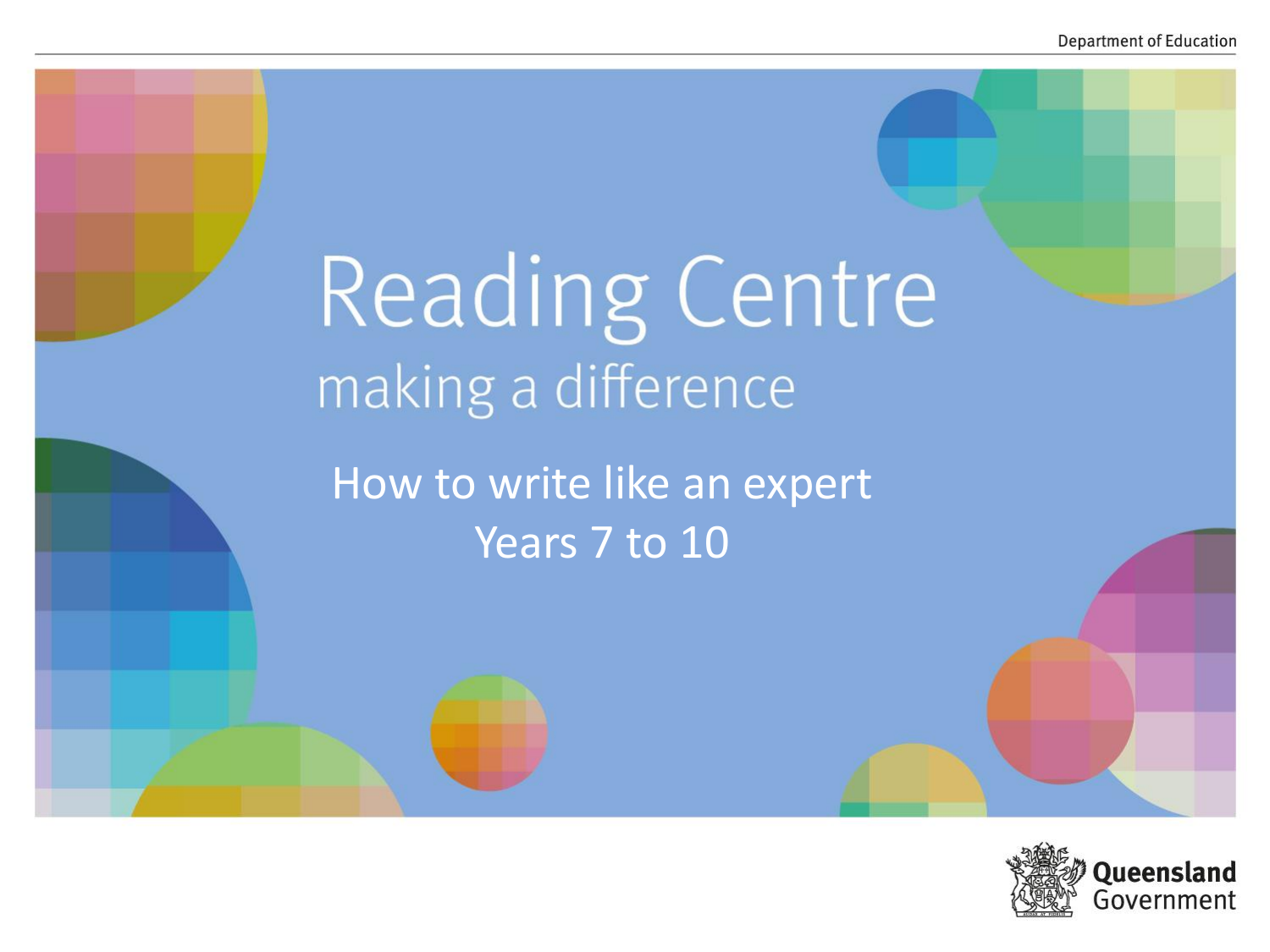# Writing like an expert

Often school-based tests and assignments require you to write like an expert for other experts.

Have you ever found it difficult to change your writing from sounding like how you speak at home to sounding like you are an expert?

This slideshow demonstrates how you can transform everyday writing into expert writing.



All images: Pixabay

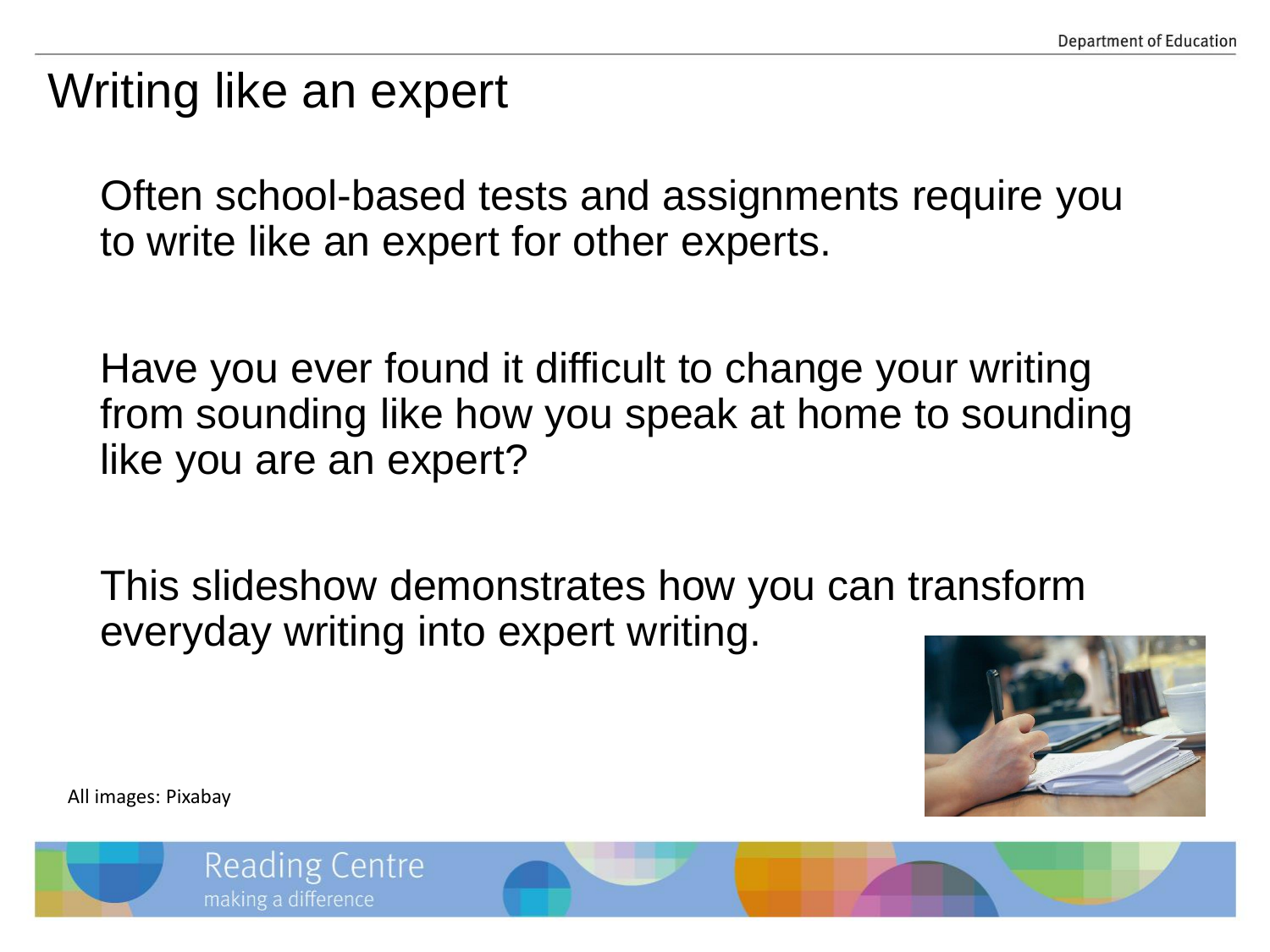## Three aspects of expert writing

When writing like an expert for an expert reader, writing is often:

- 1. technical
- 2. formal



3. linked together fluently, logically and briefly.

We will explore each of these aspects separately using an example written task in Science.

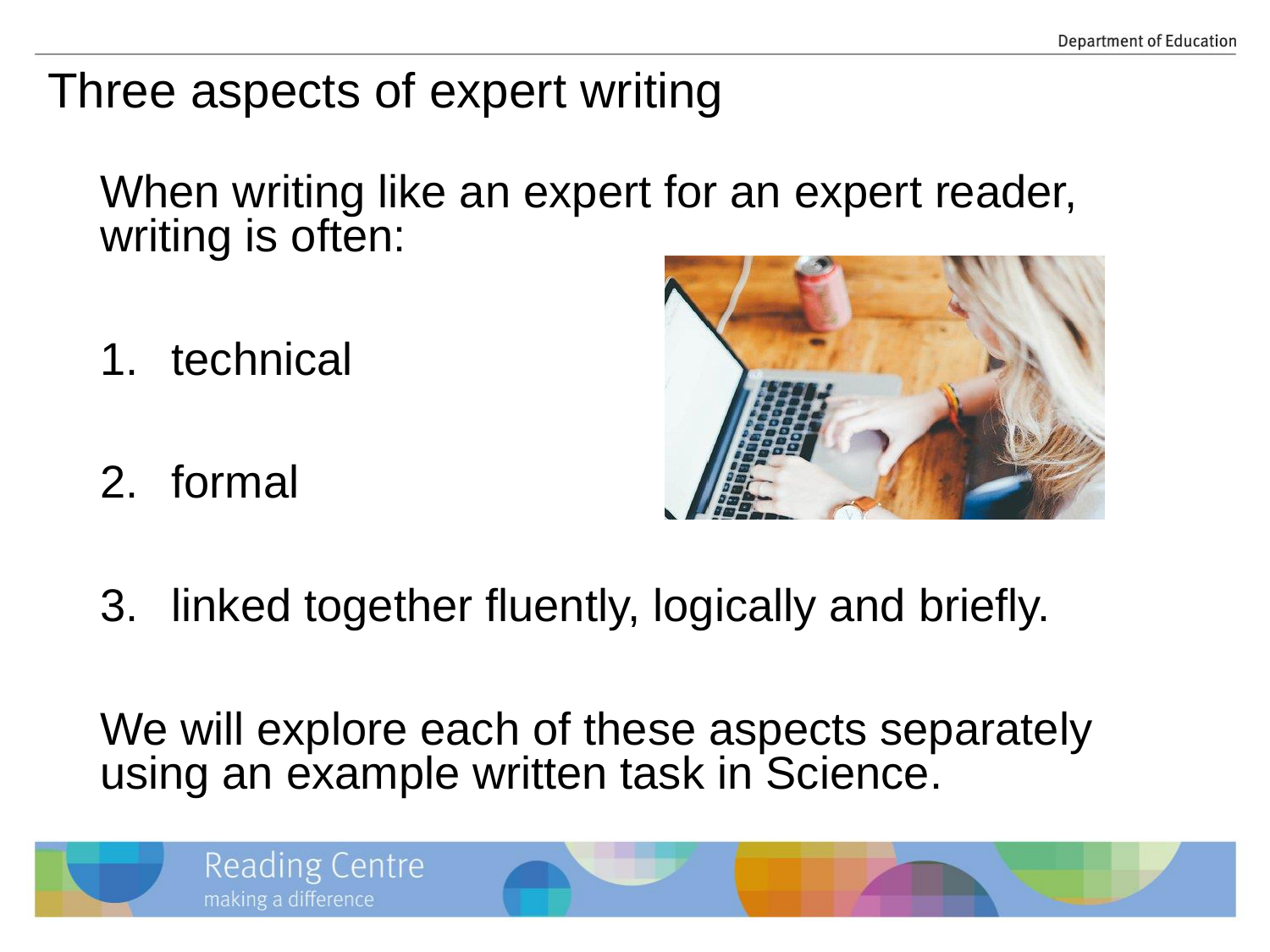## The written task

The written task from Science:

Explain how an ecosystem responds to changes in water availability.

The key word in the task is 'explain'.



The writing will need to show how changes in water affect an ecosystem. The ideas could be connected by cause-effect or by the order in which they happened.

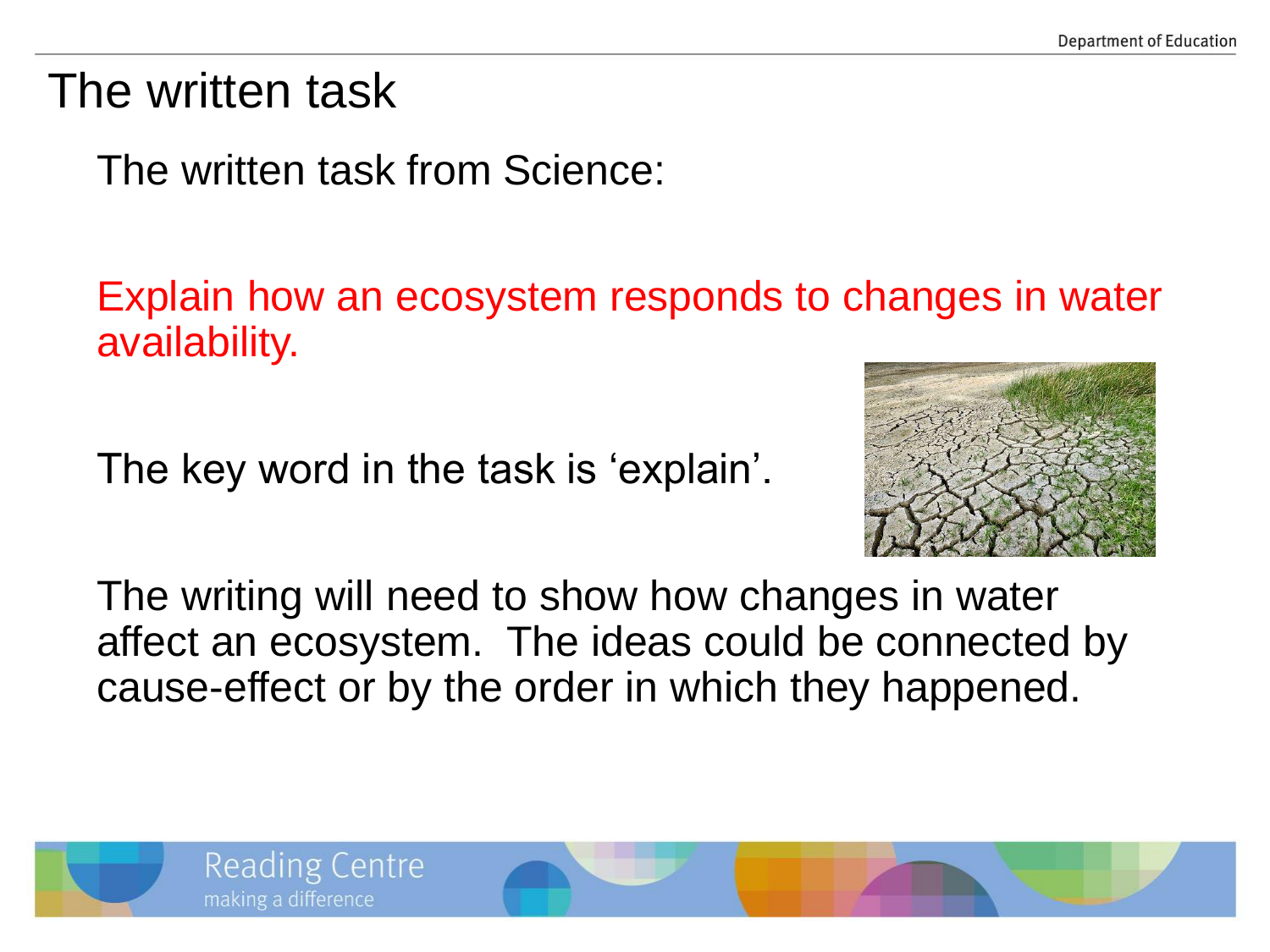# Getting started

To begin, start by writing a couple of sentences to show what you know.

For example:

**Level 1**



Two sentences that use *everyday language*.

Sometimes there *isn't a lot* of rain. Farmers have to *water* more. The water level in the river *goes down*.

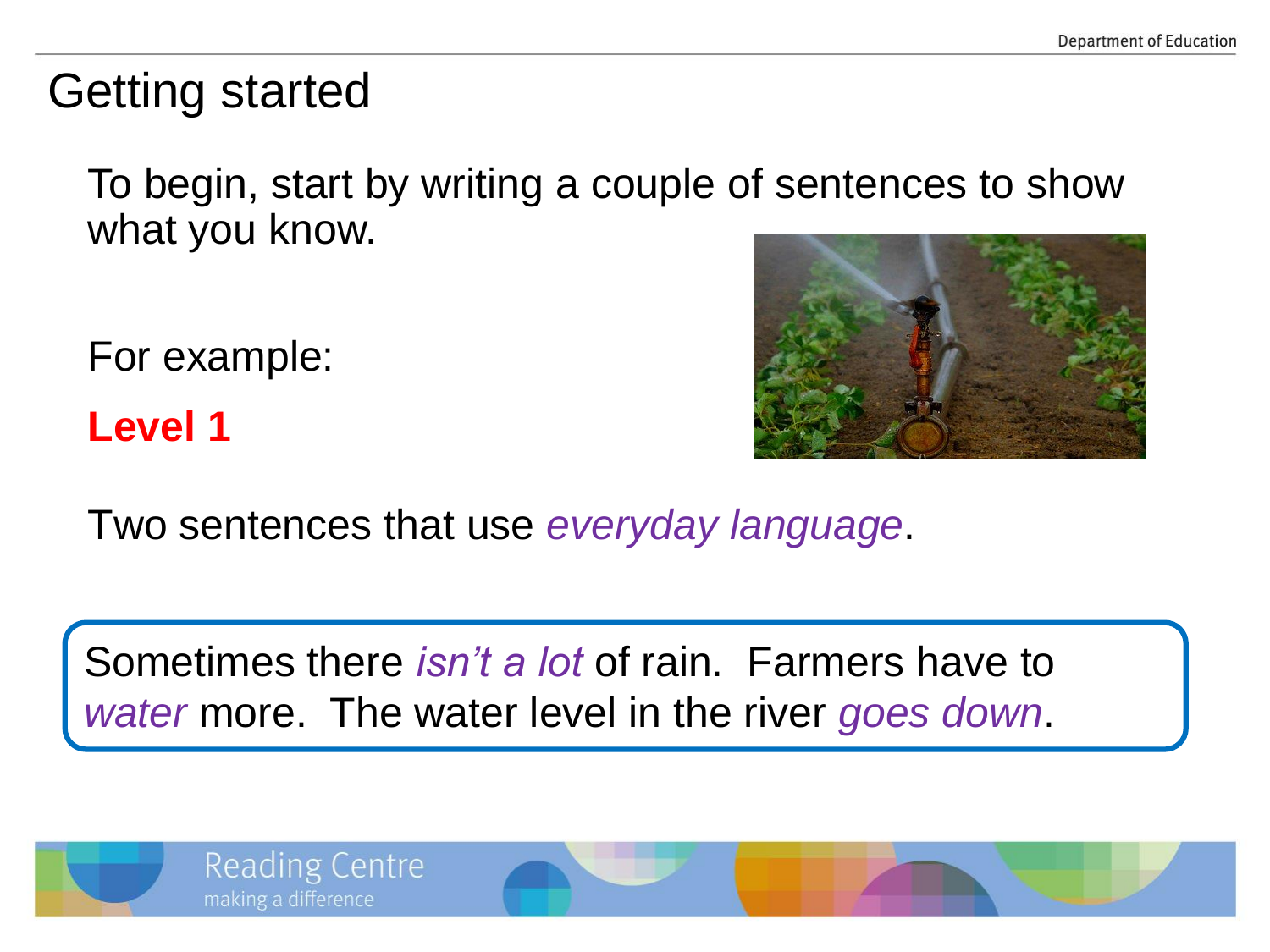# Moving from everyday words to technical words

#### **Level 1**

Sometimes there *isn't a lot* of rain. Farmers have to *water* more. The water level in the river *goes down*.

#### **Level 2**

**Reading Centre** 

making a difference

By changing the everyday words into more technical words, the writing sounds more expert.

Sometimes there is below average rainfall. Farmers have to irrigate more. The water level in the river declines.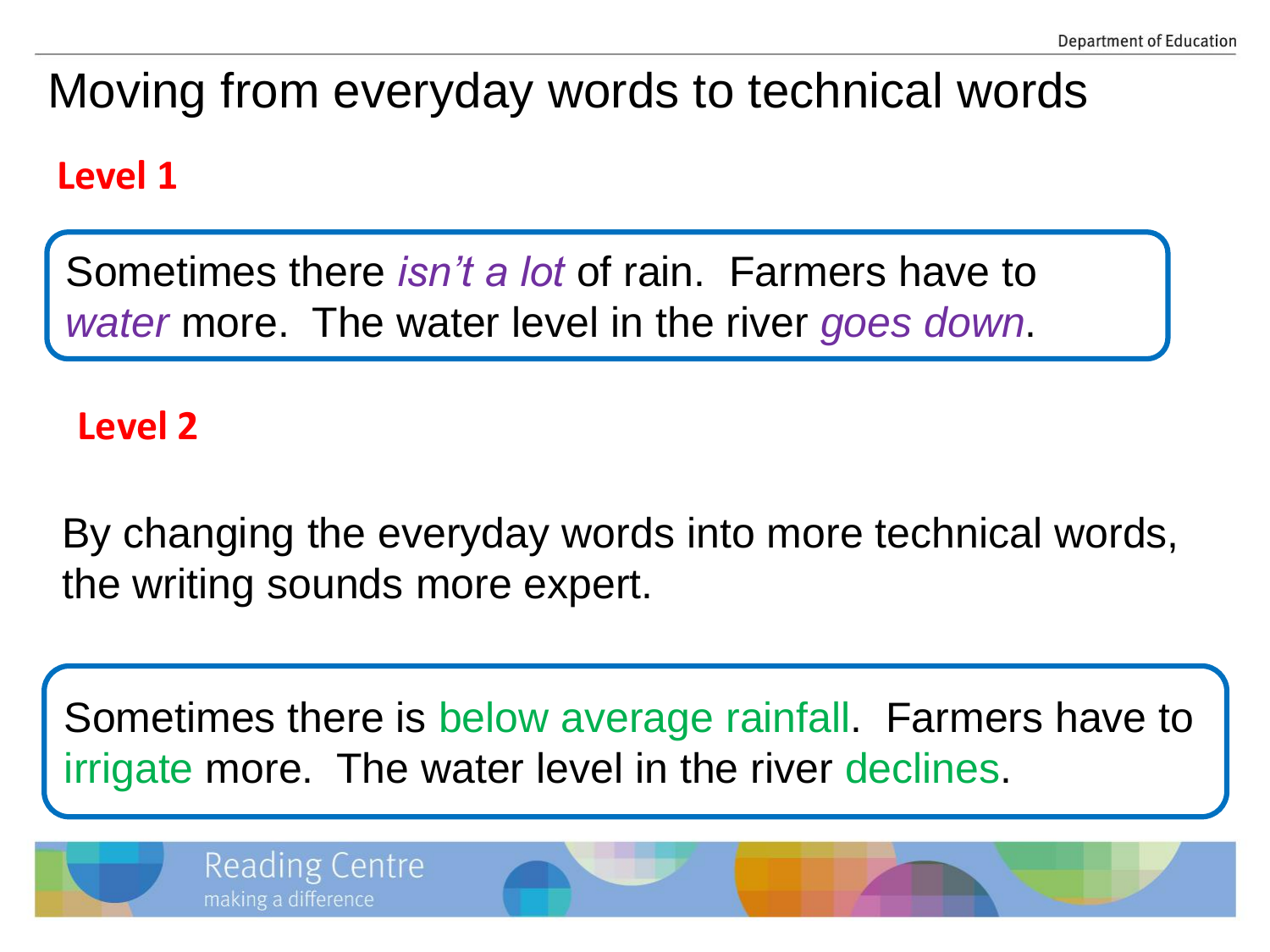# Moving from listing ideas to connecting ideas

## **Level 2**

Sometimes there is below average rainfall. Farmers have to irrigate more. The water level in the river declines.

## **Level 3**

The writing task requires the writer to *explain.* The writing so far is a list of facts. The next step is to link the ideas to show how they are connected. The example below shows a time connection and a cause-effect relationship.

When there is below average rainfall, farmers have to use river water to irrigate more. This results in the water level in the river declining.

Reading Centre

making a difference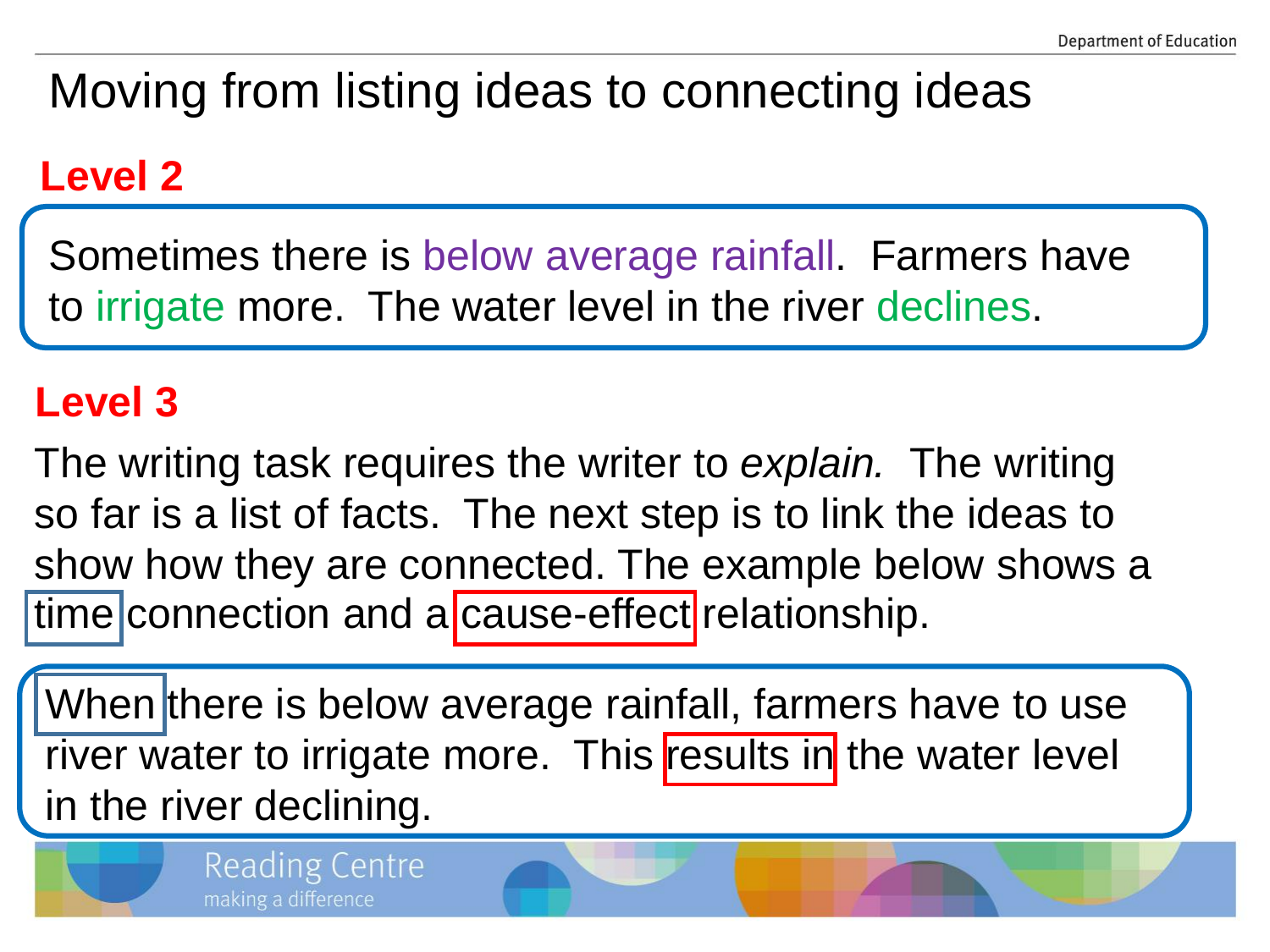# Moving from informal to formal

## **Level 3**

When there is below average rainfall, farmers have to use river water to irrigate more. This results in the water level in the river declining.

### **Level 4**

By changing some verbs or adjectives into nouns, the writing will sound more formal and expert. It will also make the writing more brief. For example if the verb *irrigate* is changed into the noun, *irrigation,* and the verb *declining* is changed into the noun, *decline,* then the more formal writing reads*:*

Below average rainfall causes increased irrigation, which results in river water decline.



**Reading Centre** 

making a difference